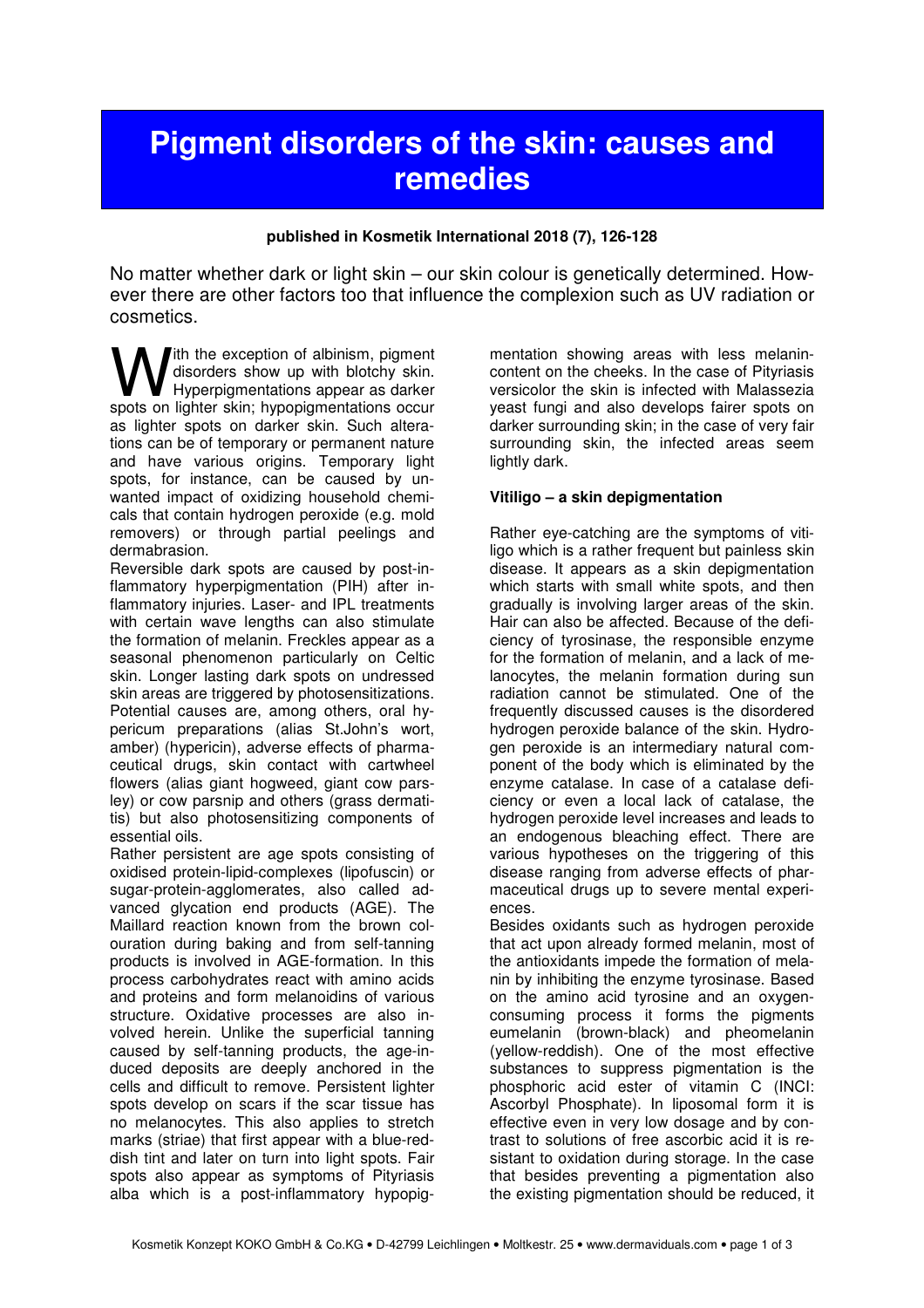is recommended to take accompanying measures such as peelings, microdermabrasion or keratolytic active agents – e.g. salicylic acid, higher doses of vitamin C (fruit acid effects) and vitamin A (formation of regenerating retinoic acid). In the case that also erythema should be reduced, tranexamic acid is an effective active agent to inhibit melanin formation and stabilise the capillary blood vessels with its anti-fibrinolytic activity. Since vitamin  $B_3$  (niacinamide) intervenes in the melanosomes transport of the skin, combinations of tranexamic acid and niacinamide are very effective.

# **The role of polyphenols**

Polyphenols still are used as antioxidants and tyrosinase inhibitors. Belonging to this substance group are some synthetic but more often extract-based substances such as rucinol (resorcin derivative) catechins, flavones, isoflavones and gallates. After potential adverse effects of kojic acid have been discussed for years, it is again classified as safe for use today. Regarding arbutin however, a glucoside of hydroquinone and glucose, there are more concerns today due to the assumed release of hydroquinone which has been banned from cosmetic applications. Also glabridin (liquorice extract) is less used in skin-whitening preparations today. Many polyphenols become darker after oxidation, a fact that for instance can be observed with freshly brewed black tea. Dark coloration of black tea can be reversed by adding lemon juice as it contains vitamin C which is an antioxidant.

# **If it is persistent**

As already mentioned above, photosensitizations and particularly age spots can be very persistent. Besides avoiding the triggers and taking preventive measures only the abovementioned abrasive and keratolytic treatments and, where applicable, also medical-, chemical peelings or laser therapies are successful remedies. In this context, pre- and after-treatments with low-dosed liposomal vitamin C phosphate are recommended in order to exclude a treatment-related melanin formation. Since the skin is not protected after the treatment and reacts particularly sensitive to sun radiation, an effective light protection product should be applied. A high sun protection factor initially is required as everything depends on the quantum efficiency of the filters due to the absence of melanin. Just to state an example for comparison: SPF 10 converts 90 % of the UV-B radiation into heat, with SPF 30 it is still 96.7 % and 98 % with SPF 50. The prescribed protection against UV-A radiation has to be graduated accordingly.

In the case of hypopigmentations priority should also be given, if possible, to a causal treatment, as e.g. by treating the fungal skin infections. Vitiligo cases are more complicated, but there are also alternatives here:

- Peroxide-forming substances such as polyethylene glycols (PEG) including the antioxidants (tyrosinase inhibition!) for their protection are counterproductive – unless the still pigmented skin areas should be bleached to minimise the contrast to depigmented areas. In this case, all the above-mentioned antioxidants as well as abrasive and keratolytic treatments can be applied.
- To achieve, vice versa, a recovery and pigmentation of the white spots several medical approaches have been started – although it should be mentioned that so far the approaches have not been resoundingly successful. In this context it has been tried to imitate the missing catalase by a so-called pseudocatalase consisting of manganese salts in combination with UV radiation. The mechanism of action consists of intermediary developing manganese dioxide that breaks down surplus cutaneous hydrogen peroxide into oxygen and water. Own developments consist of transforming manganese dioxide into a nanoparticular skin-barrier-penetrating form in order to enable a convenient long-term treatment in the hope that melanocytes of the surrounding skin areas slowly migrate into the de-pigmented skin.
- The amino acids of the Natural Moisturizing Factor (NMF) form a natural non-selective protective barrier against exogenous radicals and thus have supportive effects.
- Beta-carotene preparations lead to a yellowish up to reddish colouring of the white areas. Deeply penetrated beta-carotene is metabolized into regenerative vitamin A and retinoic acid.

# **Minimising contrasts**

Measures against diverse pigment disorders are focused on minimising the contrasts and consist of applying the following preparations:

Self-tanning preparations, although they do not protect against UV-radiation. In the case of sun exposure longer than the natural self-protection time, an adequate sun screen has to be applied just as on the untreated skin. Potentially forming formaldehyde traces during the storage of DHAcontaining self-tanners usually are below